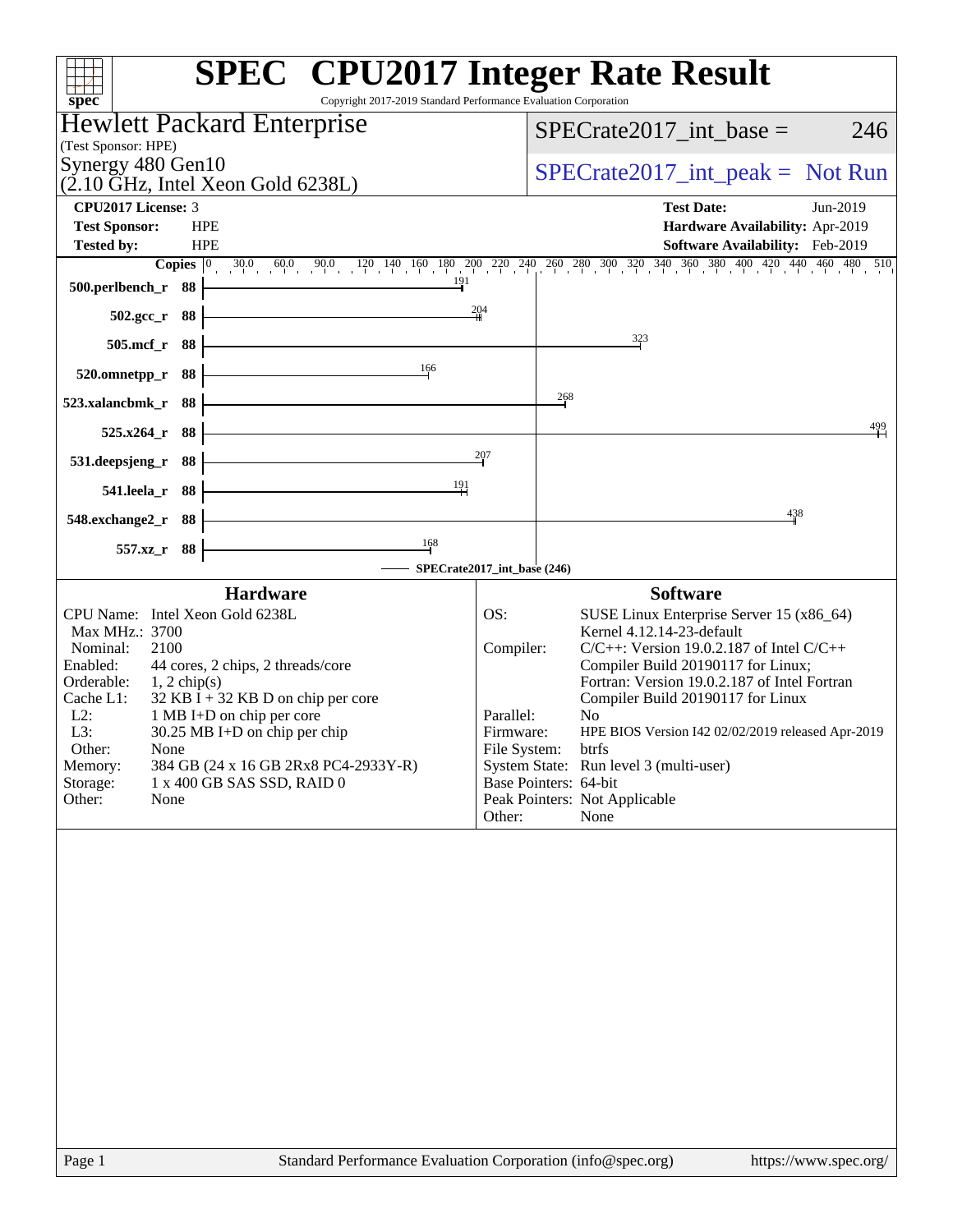

Copyright 2017-2019 Standard Performance Evaluation Corporation

### Hewlett Packard Enterprise

(Test Sponsor: HPE)

(2.10 GHz, Intel Xeon Gold 6238L)

SPECrate  $2017$  int base = 246

## Synergy 480 Gen10  $S^{per}$  [SPECrate2017\\_int\\_peak =](http://www.spec.org/auto/cpu2017/Docs/result-fields.html#SPECrate2017intpeak) Not Run

# **[CPU2017 License:](http://www.spec.org/auto/cpu2017/Docs/result-fields.html#CPU2017License)** 3 **[Test Date:](http://www.spec.org/auto/cpu2017/Docs/result-fields.html#TestDate)** Jun-2019

**[Test Sponsor:](http://www.spec.org/auto/cpu2017/Docs/result-fields.html#TestSponsor)** HPE **[Hardware Availability:](http://www.spec.org/auto/cpu2017/Docs/result-fields.html#HardwareAvailability)** Apr-2019 **[Tested by:](http://www.spec.org/auto/cpu2017/Docs/result-fields.html#Testedby)** HPE **[Software Availability:](http://www.spec.org/auto/cpu2017/Docs/result-fields.html#SoftwareAvailability)** Feb-2019

### **[Results Table](http://www.spec.org/auto/cpu2017/Docs/result-fields.html#ResultsTable)**

|                           | <b>Base</b>   |                |                |                |       | <b>Peak</b>    |            |               |                |              |                |              |                |              |
|---------------------------|---------------|----------------|----------------|----------------|-------|----------------|------------|---------------|----------------|--------------|----------------|--------------|----------------|--------------|
| <b>Benchmark</b>          | <b>Copies</b> | <b>Seconds</b> | Ratio          | <b>Seconds</b> | Ratio | <b>Seconds</b> | Ratio      | <b>Copies</b> | <b>Seconds</b> | <b>Ratio</b> | <b>Seconds</b> | <b>Ratio</b> | <b>Seconds</b> | <b>Ratio</b> |
| 500.perlbench_r           | 88            | 731            | 192            | 733            | 191   | 733            | <u>191</u> |               |                |              |                |              |                |              |
| $502.\text{gcc}_r$        | 88            | 610            | 204            | 607            | 205   | 616            | 202        |               |                |              |                |              |                |              |
| $505$ .mcf r              | 88            | 440            | 323            | 440            | 323   | 440            | 323        |               |                |              |                |              |                |              |
| 520.omnetpp_r             | 88            | 693            | 167            | 694            | 166   | 694            | 166        |               |                |              |                |              |                |              |
| 523.xalancbmk r           | 88            | 347            | 268            | 347            | 268   | 348            | 267        |               |                |              |                |              |                |              |
| $525.x264_r$              | 88            | 305            | 505            | 309            | 499   | 309            | 499        |               |                |              |                |              |                |              |
| 531.deepsjeng_r           | 88            | 486            | 207            | 487            | 207   | 488            | 207        |               |                |              |                |              |                |              |
| 541.leela r               | 88            | 747            | 195            | 764            | 191   | 764            | <u>191</u> |               |                |              |                |              |                |              |
| 548.exchange2_r           | 88            | 526            | 438            | 527            | 438   | 528            | 437        |               |                |              |                |              |                |              |
| 557.xz                    | 88            | 566            | 168            | 566            | 168   | 565            | 168        |               |                |              |                |              |                |              |
| $SPECrate2017$ int base = |               |                | 246            |                |       |                |            |               |                |              |                |              |                |              |
| $SPECrate2017$ int peak = |               |                | <b>Not Run</b> |                |       |                |            |               |                |              |                |              |                |              |

Results appear in the [order in which they were run](http://www.spec.org/auto/cpu2017/Docs/result-fields.html#RunOrder). Bold underlined text [indicates a median measurement](http://www.spec.org/auto/cpu2017/Docs/result-fields.html#Median).

#### **[Submit Notes](http://www.spec.org/auto/cpu2017/Docs/result-fields.html#SubmitNotes)**

 The numactl mechanism was used to bind copies to processors. The config file option 'submit' was used to generate numactl commands to bind each copy to a specific processor. For details, please see the config file.

### **[Operating System Notes](http://www.spec.org/auto/cpu2017/Docs/result-fields.html#OperatingSystemNotes)**

 Stack size set to unlimited using "ulimit -s unlimited" Transparent Huge Pages enabled by default Prior to runcpu invocation Filesystem page cache synced and cleared with: sync; echo 3 > /proc/sys/vm/drop\_caches runcpu command invoked through numactl i.e.: numactl --interleave=all runcpu <etc>

### **[General Notes](http://www.spec.org/auto/cpu2017/Docs/result-fields.html#GeneralNotes)**

Environment variables set by runcpu before the start of the run: LD\_LIBRARY\_PATH = "/home/cpu2017\_u2/lib/ia32:/home/cpu2017\_u2/lib/intel64"

 Binaries compiled on a system with 1x Intel Core i9-7900X CPU + 32GB RAM memory using Redhat Enterprise Linux 7.5 NA: The test sponsor attests, as of date of publication, that CVE-2017-5754 (Meltdown) is mitigated in the system as tested and documented. Yes: The test sponsor attests, as of date of publication, that CVE-2017-5753 (Spectre variant 1) is mitigated in the system as tested and documented. Yes: The test sponsor attests, as of date of publication, that CVE-2017-5715 (Spectre variant 2)

**(Continued on next page)**

| Page 2 | Standard Performance Evaluation Corporation (info@spec.org) | https://www.spec.org/ |
|--------|-------------------------------------------------------------|-----------------------|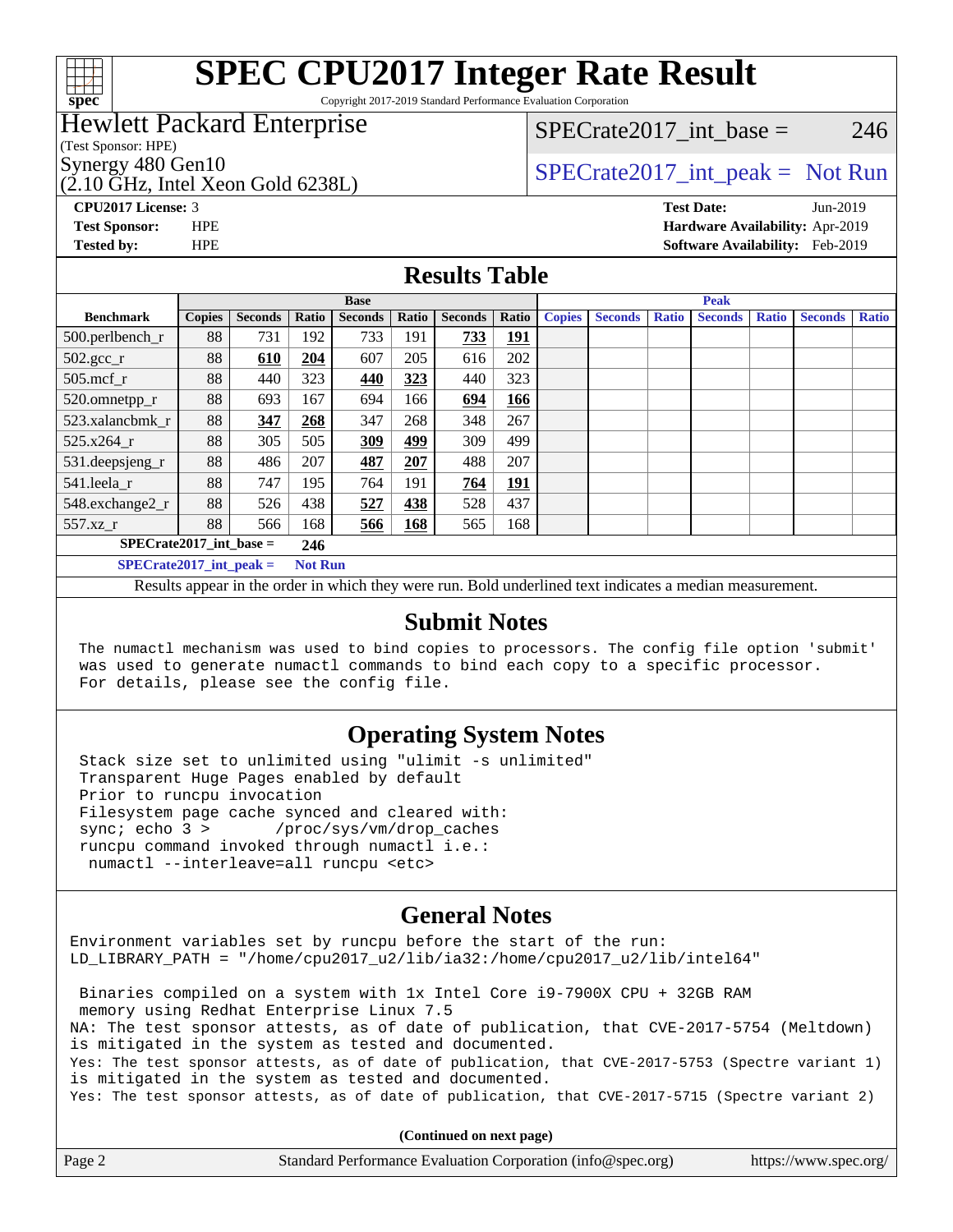|  | spe | Ú |  |
|--|-----|---|--|

Copyright 2017-2019 Standard Performance Evaluation Corporation

### Hewlett Packard Enterprise

SPECrate  $2017$  int base = 246

(Test Sponsor: HPE) (2.10 GHz, Intel Xeon Gold 6238L)

Synergy 480 Gen10  $SPECrate2017$ \_int\_peak = Not Run

**[CPU2017 License:](http://www.spec.org/auto/cpu2017/Docs/result-fields.html#CPU2017License)** 3 **[Test Date:](http://www.spec.org/auto/cpu2017/Docs/result-fields.html#TestDate)** Jun-2019 **[Test Sponsor:](http://www.spec.org/auto/cpu2017/Docs/result-fields.html#TestSponsor)** HPE **[Hardware Availability:](http://www.spec.org/auto/cpu2017/Docs/result-fields.html#HardwareAvailability)** Apr-2019 **[Tested by:](http://www.spec.org/auto/cpu2017/Docs/result-fields.html#Testedby)** HPE **[Software Availability:](http://www.spec.org/auto/cpu2017/Docs/result-fields.html#SoftwareAvailability)** Feb-2019

### **[General Notes \(Continued\)](http://www.spec.org/auto/cpu2017/Docs/result-fields.html#GeneralNotes)**

is mitigated in the system as tested and documented.

### **[Platform Notes](http://www.spec.org/auto/cpu2017/Docs/result-fields.html#PlatformNotes)**

Page 3 Standard Performance Evaluation Corporation [\(info@spec.org\)](mailto:info@spec.org) <https://www.spec.org/> BIOS Configuration: Thermal Configuration set to Maximum Cooling Memory Patrol Scrubbing set to Disabled LLC Prefetch set to Enabled LLC Dead Line Allocation set to Disabled Enhanced Processor Performance set to Enabled Workload Profile set to General Throughput Compute Workload Profile set to Custom Energy/Performance Bias set to Balanced Performance Sysinfo program /home/cpu2017\_u2/bin/sysinfo Rev: r5974 of 2018-05-19 9bcde8f2999c33d61f64985e45859ea9 running on sy480g10-2 Wed Jun 5 05:17:38 2019 SUT (System Under Test) info as seen by some common utilities. For more information on this section, see <https://www.spec.org/cpu2017/Docs/config.html#sysinfo> From /proc/cpuinfo model name : Intel(R) Xeon(R) Gold 6238L CPU @ 2.10GHz 2 "physical id"s (chips) 88 "processors" cores, siblings (Caution: counting these is hw and system dependent. The following excerpts from /proc/cpuinfo might not be reliable. Use with caution.) cpu cores : 22 siblings : 44 physical 0: cores 0 1 2 3 8 9 10 11 12 16 17 18 19 20 21 24 25 26 27 28 physical 1: cores 0 1 2 3 8 9 10 11 12 16 17 18 19 20 21 24 25 26 27 28 From lscpu: Architecture: x86\_64 CPU op-mode(s): 32-bit, 64-bit Byte Order: Little Endian  $CPU(s):$  88 On-line CPU(s) list: 0-87 Thread(s) per core: 2 Core(s) per socket: 22 Socket(s): 2 NUMA node(s): 4 Vendor ID: GenuineIntel CPU family: 6 Model: 85 Model name: Intel(R) Xeon(R) Gold 6238L CPU @ 2.10GHz **(Continued on next page)**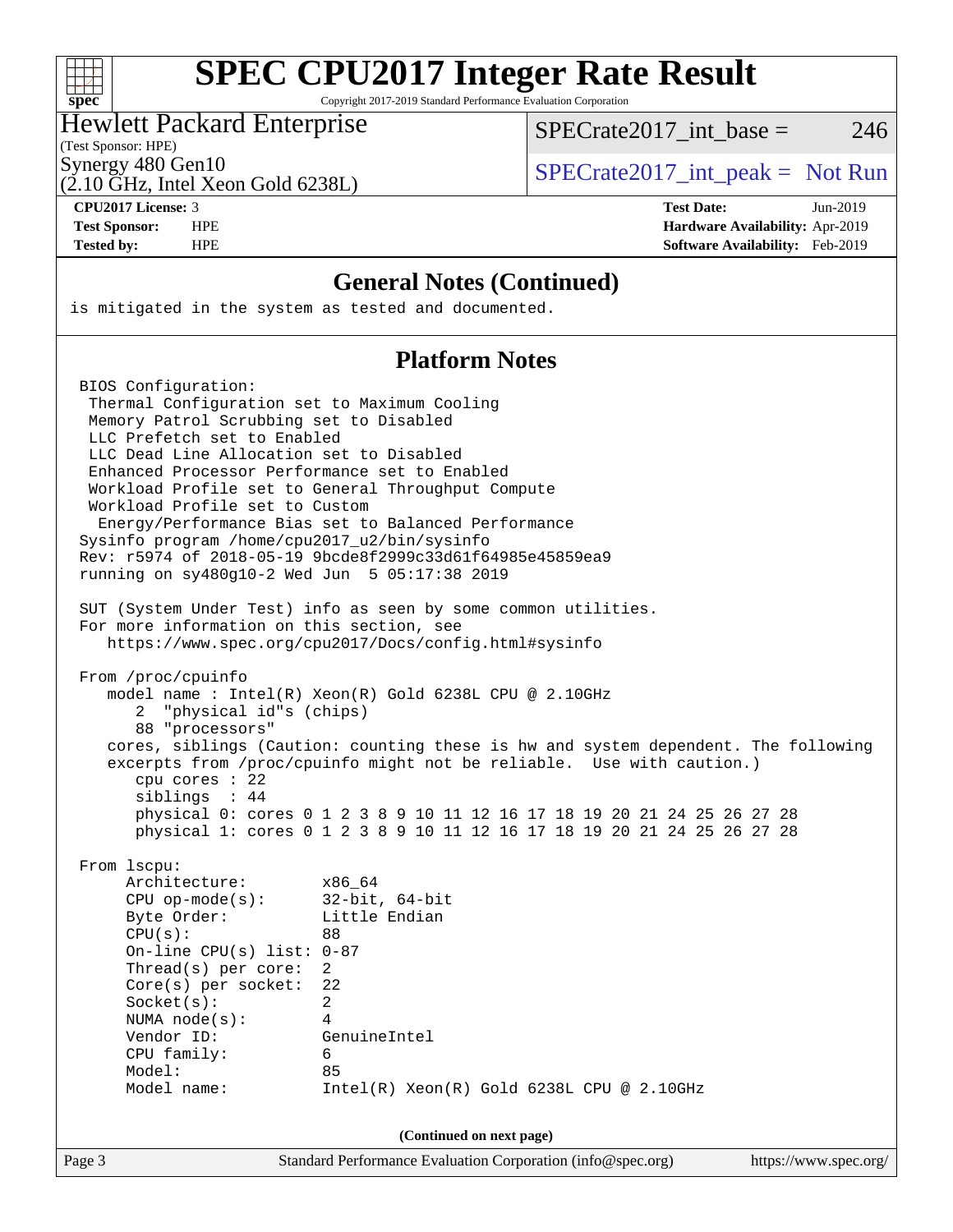

Copyright 2017-2019 Standard Performance Evaluation Corporation

### Hewlett Packard Enterprise

(2.10 GHz, Intel Xeon Gold 6238L)

 $SPECTate2017\_int\_base = 246$ 

(Test Sponsor: HPE)

Synergy 480 Gen10  $SPECrate2017$ \_int\_peak = Not Run

**[CPU2017 License:](http://www.spec.org/auto/cpu2017/Docs/result-fields.html#CPU2017License)** 3 **[Test Date:](http://www.spec.org/auto/cpu2017/Docs/result-fields.html#TestDate)** Jun-2019 **[Test Sponsor:](http://www.spec.org/auto/cpu2017/Docs/result-fields.html#TestSponsor)** HPE **[Hardware Availability:](http://www.spec.org/auto/cpu2017/Docs/result-fields.html#HardwareAvailability)** Apr-2019 **[Tested by:](http://www.spec.org/auto/cpu2017/Docs/result-fields.html#Testedby)** HPE **[Software Availability:](http://www.spec.org/auto/cpu2017/Docs/result-fields.html#SoftwareAvailability)** Feb-2019

#### **[Platform Notes \(Continued\)](http://www.spec.org/auto/cpu2017/Docs/result-fields.html#PlatformNotes)**

| Stepping:              |                    |
|------------------------|--------------------|
| CPU MHz:               | 2100.000           |
| BogoMIPS:              | 4200.00            |
| Virtualization:        | $VT - x$           |
| $L1d$ cache:           | 32K                |
| $L1i$ cache:           | 32K                |
| $L2$ cache:            | 1024K              |
| $L3$ cache:            | 30976K             |
| NUMA $node0$ $CPU(s):$ | $0 - 10, 44 - 54$  |
| NUMA nodel CPU(s):     | $11 - 21, 55 - 65$ |
| NUMA node2 CPU(s):     | $22 - 32,66 - 76$  |
| NUMA node3 CPU(s):     | $33 - 43, 77 - 87$ |
| Flags:                 | fnu vme de r       |

fpu vme de pse tsc msr pae mce cx8 apic sep mtrr pge mca cmov pat pse36 clflush dts acpi mmx fxsr sse sse2 ss ht tm pbe syscall nx pdpe1gb rdtscp lm constant\_tsc art arch\_perfmon pebs bts rep\_good nopl xtopology nonstop\_tsc cpuid aperfmperf tsc\_known\_freq pni pclmulqdq dtes64 monitor ds\_cpl vmx smx est tm2 ssse3 sdbg fma cx16 xtpr pdcm pcid dca sse4\_1 sse4\_2 x2apic movbe popcnt tsc\_deadline\_timer aes xsave avx f16c rdrand lahf\_lm abm 3dnowprefetch cpuid\_fault epb cat\_l3 cdp\_l3 invpcid\_single intel\_ppin mba tpr\_shadow vnmi flexpriority ept vpid fsgsbase tsc\_adjust bmi1 hle avx2 smep bmi2 erms invpcid rtm cqm mpx rdt\_a avx512f avx512dq rdseed adx smap clflushopt clwb intel\_pt avx512cd avx512bw avx512vl xsaveopt xsavec xgetbv1 xsaves cqm\_llc cqm\_occup\_llc cqm\_mbm\_total cqm\_mbm\_local ibpb ibrs stibp dtherm ida arat pln pts pku ospke avx512\_vnni arch\_capabilities ssbd

```
 /proc/cpuinfo cache data
   cache size : 30976 KB
```
Page 4 Standard Performance Evaluation Corporation [\(info@spec.org\)](mailto:info@spec.org) <https://www.spec.org/> From numactl --hardware WARNING: a numactl 'node' might or might not correspond to a physical chip. available: 4 nodes (0-3) node 0 cpus: 0 1 2 3 4 5 6 7 8 9 10 44 45 46 47 48 49 50 51 52 53 54 node 0 size: 96278 MB node 0 free: 95821 MB node 1 cpus: 11 12 13 14 15 16 17 18 19 20 21 55 56 57 58 59 60 61 62 63 64 65 node 1 size: 96763 MB node 1 free: 96554 MB node 2 cpus: 22 23 24 25 26 27 28 29 30 31 32 66 67 68 69 70 71 72 73 74 75 76 node 2 size: 96763 MB node 2 free: 96607 MB node 3 cpus: 33 34 35 36 37 38 39 40 41 42 43 77 78 79 80 81 82 83 84 85 86 87 node 3 size: 96536 MB node 3 free: 96384 MB node distances: node 0 1 2 3 0: 10 21 31 31 1: 21 10 31 31 2: 31 31 10 21 **(Continued on next page)**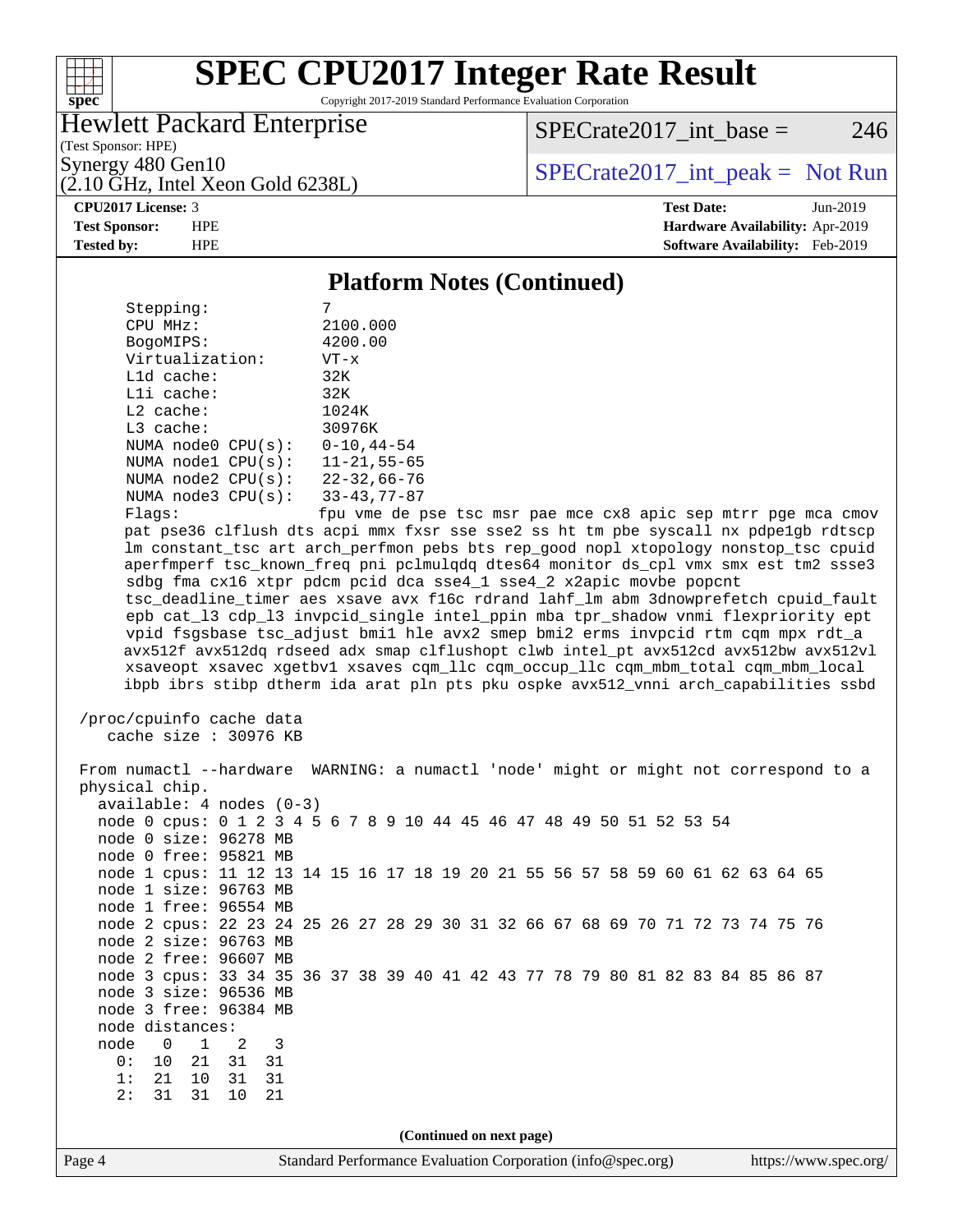| <b>SPEC CPU2017 Integer Rate Result</b><br>Copyright 2017-2019 Standard Performance Evaluation Corporation<br>spec <sup>®</sup>                                                                                                                                                                                                                                                                                                     |                                                                                                     |
|-------------------------------------------------------------------------------------------------------------------------------------------------------------------------------------------------------------------------------------------------------------------------------------------------------------------------------------------------------------------------------------------------------------------------------------|-----------------------------------------------------------------------------------------------------|
| <b>Hewlett Packard Enterprise</b><br>(Test Sponsor: HPE)                                                                                                                                                                                                                                                                                                                                                                            | $SPECrate2017\_int\_base =$<br>246                                                                  |
| Synergy 480 Gen10<br>$(2.10 \text{ GHz}, \text{Intel Xeon Gold } 6238L)$                                                                                                                                                                                                                                                                                                                                                            | $SPECrate2017\_int\_peak = Not Run$                                                                 |
| CPU2017 License: 3<br><b>Test Sponsor:</b><br><b>HPE</b><br><b>Tested by:</b><br><b>HPE</b>                                                                                                                                                                                                                                                                                                                                         | <b>Test Date:</b><br>Jun-2019<br>Hardware Availability: Apr-2019<br>Software Availability: Feb-2019 |
| <b>Platform Notes (Continued)</b>                                                                                                                                                                                                                                                                                                                                                                                                   |                                                                                                     |
| 3:<br>10<br>31 31<br>21                                                                                                                                                                                                                                                                                                                                                                                                             |                                                                                                     |
| From /proc/meminfo<br>MemTotal:<br>395614148 kB<br>HugePages_Total:<br>0<br>Hugepagesize:<br>2048 kB                                                                                                                                                                                                                                                                                                                                |                                                                                                     |
| From /etc/*release* /etc/*version*<br>os-release:<br>NAME="SLES"<br>VERSION="15"<br>VERSION_ID="15"<br>PRETTY_NAME="SUSE Linux Enterprise Server 15"<br>ID="sles"<br>ID LIKE="suse"<br>$ANSI$ _COLOR="0;32"<br>$CPE\_NAME='cpe://o:suse: sles:15"$                                                                                                                                                                                  |                                                                                                     |
| uname $-a$ :<br>Linux sy480g10-2 4.12.14-23-default #1 SMP Tue May 29 21:04:44 UTC 2018 (cd0437b)<br>x86_64 x86_64 x86_64 GNU/Linux                                                                                                                                                                                                                                                                                                 |                                                                                                     |
| Kernel self-reported vulnerability status:<br>Not affected<br>$CVE-2017-5754$ (Meltdown):<br>CVE-2017-5753 (Spectre variant 1): Mitigation: __user pointer sanitization<br>CVE-2017-5715 (Spectre variant 2): Mitigation: Indirect Branch Restricted Speculation,<br>IBPB, IBRS FW                                                                                                                                                  |                                                                                                     |
| run-level $3$ Jun $5$ 05:15                                                                                                                                                                                                                                                                                                                                                                                                         |                                                                                                     |
| SPEC is set to: /home/cpu2017_u2<br>Size Used Avail Use% Mounted on<br>Filesystem<br>Type<br>/dev/sdb2<br>btrfs 371G<br>92G 279G 25% / home                                                                                                                                                                                                                                                                                         |                                                                                                     |
| Additional information from dmidecode follows. WARNING: Use caution when you interpret<br>this section. The 'dmidecode' program reads system data which is "intended to allow<br>hardware to be accurately determined", but the intent may not be met, as there are<br>frequent changes to hardware, firmware, and the "DMTF SMBIOS" standard.<br>BIOS HPE 142 02/02/2019<br>Memory:<br>24x UNKNOWN NOT AVAILABLE 16 GB 2 rank 2933 |                                                                                                     |
| (End of data from sysinfo program)                                                                                                                                                                                                                                                                                                                                                                                                  |                                                                                                     |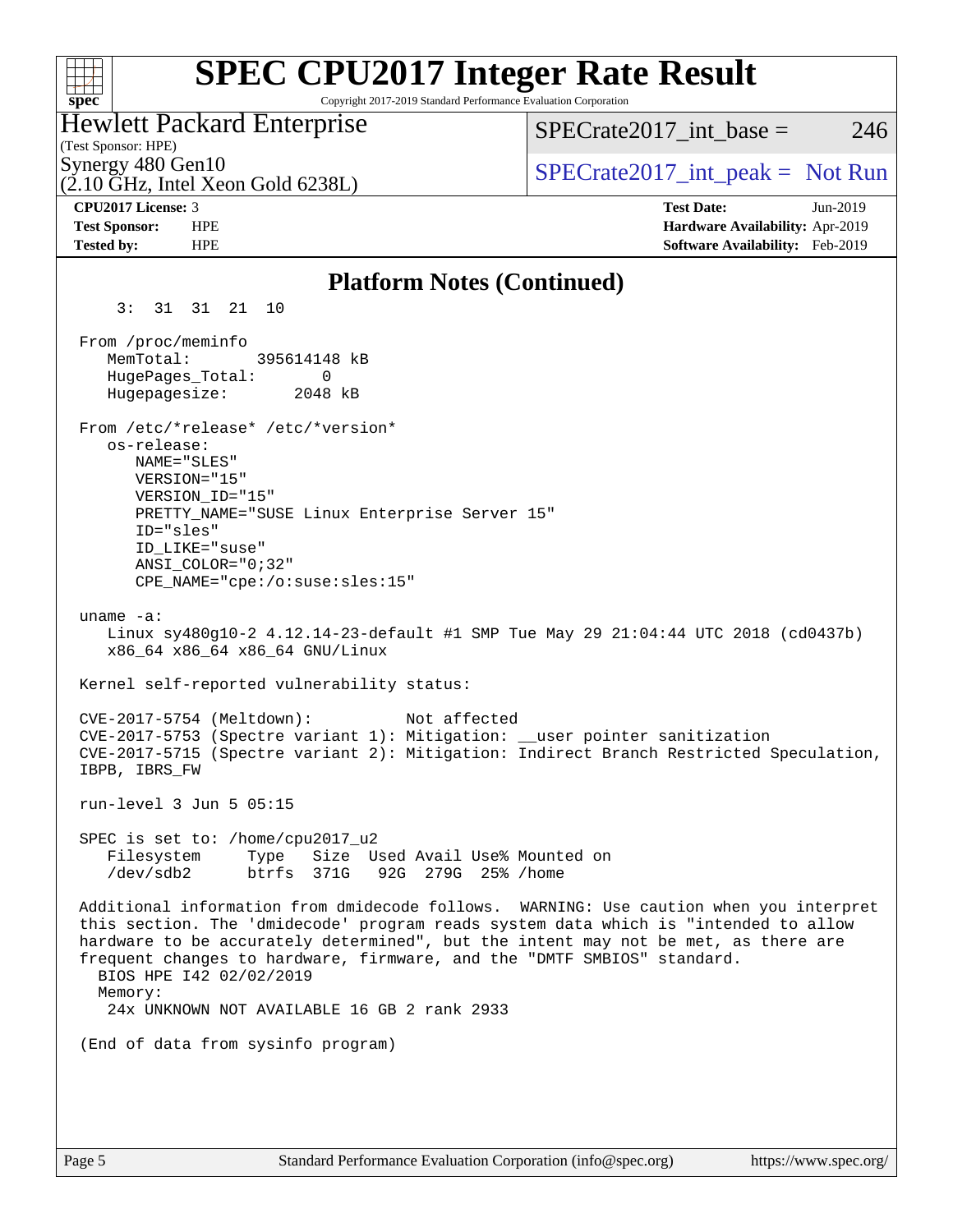| S | Dе |  |
|---|----|--|

Copyright 2017-2019 Standard Performance Evaluation Corporation

## Hewlett Packard Enterprise

 $SPECTate2017\_int\_base = 246$ 

(2.10 GHz, Intel Xeon Gold 6238L)

Synergy 480 Gen10<br>  $SPECrate2017_$ int\_peak = Not Run

(Test Sponsor: HPE)

**[Tested by:](http://www.spec.org/auto/cpu2017/Docs/result-fields.html#Testedby)** HPE **[Software Availability:](http://www.spec.org/auto/cpu2017/Docs/result-fields.html#SoftwareAvailability)** Feb-2019

**[CPU2017 License:](http://www.spec.org/auto/cpu2017/Docs/result-fields.html#CPU2017License)** 3 **[Test Date:](http://www.spec.org/auto/cpu2017/Docs/result-fields.html#TestDate)** Jun-2019 **[Test Sponsor:](http://www.spec.org/auto/cpu2017/Docs/result-fields.html#TestSponsor)** HPE **[Hardware Availability:](http://www.spec.org/auto/cpu2017/Docs/result-fields.html#HardwareAvailability)** Apr-2019

### **[Compiler Version Notes](http://www.spec.org/auto/cpu2017/Docs/result-fields.html#CompilerVersionNotes)**

| 500.perlbench $r(base)$ 502.qcc $r(base)$ 505.mcf $r(base)$ 525.x264 $r(base)$<br>CC.<br>$557.xx$ $r(base)$         |
|---------------------------------------------------------------------------------------------------------------------|
| Intel(R) C Intel(R) 64 Compiler for applications running on Intel(R) 64,                                            |
| Version 19.0.2.187 Build 20190117                                                                                   |
| Copyright (C) 1985-2019 Intel Corporation. All rights reserved.                                                     |
|                                                                                                                     |
|                                                                                                                     |
| CXXC 520.omnetpp $r(base)$ 523.xalancbmk $r(base)$ 531.deepsjeng $r(base)$                                          |
| $541.$ leela r(base)                                                                                                |
| Intel(R) $C++$ Intel(R) 64 Compiler for applications running on Intel(R) 64,<br>Version 19.0.2.187 Build 20190117   |
| Copyright (C) 1985-2019 Intel Corporation. All rights reserved.                                                     |
|                                                                                                                     |
|                                                                                                                     |
| 548.exchange2 r(base)<br>FC                                                                                         |
| Intel(R) Fortran Intel(R) 64 Compiler for applications running on Intel(R)<br>64, Version 19.0.2.187 Build 20190117 |
| Copyright (C) 1985-2019 Intel Corporation. All rights reserved.                                                     |
|                                                                                                                     |

## **[Base Compiler Invocation](http://www.spec.org/auto/cpu2017/Docs/result-fields.html#BaseCompilerInvocation)**

[C benchmarks](http://www.spec.org/auto/cpu2017/Docs/result-fields.html#Cbenchmarks): [icc -m64 -std=c11](http://www.spec.org/cpu2017/results/res2019q3/cpu2017-20190624-15610.flags.html#user_CCbase_intel_icc_64bit_c11_33ee0cdaae7deeeab2a9725423ba97205ce30f63b9926c2519791662299b76a0318f32ddfffdc46587804de3178b4f9328c46fa7c2b0cd779d7a61945c91cd35)

[C++ benchmarks:](http://www.spec.org/auto/cpu2017/Docs/result-fields.html#CXXbenchmarks) [icpc -m64](http://www.spec.org/cpu2017/results/res2019q3/cpu2017-20190624-15610.flags.html#user_CXXbase_intel_icpc_64bit_4ecb2543ae3f1412ef961e0650ca070fec7b7afdcd6ed48761b84423119d1bf6bdf5cad15b44d48e7256388bc77273b966e5eb805aefd121eb22e9299b2ec9d9)

[Fortran benchmarks](http://www.spec.org/auto/cpu2017/Docs/result-fields.html#Fortranbenchmarks): [ifort -m64](http://www.spec.org/cpu2017/results/res2019q3/cpu2017-20190624-15610.flags.html#user_FCbase_intel_ifort_64bit_24f2bb282fbaeffd6157abe4f878425411749daecae9a33200eee2bee2fe76f3b89351d69a8130dd5949958ce389cf37ff59a95e7a40d588e8d3a57e0c3fd751)

## **[Base Portability Flags](http://www.spec.org/auto/cpu2017/Docs/result-fields.html#BasePortabilityFlags)**

 500.perlbench\_r: [-DSPEC\\_LP64](http://www.spec.org/cpu2017/results/res2019q3/cpu2017-20190624-15610.flags.html#b500.perlbench_r_basePORTABILITY_DSPEC_LP64) [-DSPEC\\_LINUX\\_X64](http://www.spec.org/cpu2017/results/res2019q3/cpu2017-20190624-15610.flags.html#b500.perlbench_r_baseCPORTABILITY_DSPEC_LINUX_X64) 502.gcc\_r: [-DSPEC\\_LP64](http://www.spec.org/cpu2017/results/res2019q3/cpu2017-20190624-15610.flags.html#suite_basePORTABILITY502_gcc_r_DSPEC_LP64) 505.mcf\_r: [-DSPEC\\_LP64](http://www.spec.org/cpu2017/results/res2019q3/cpu2017-20190624-15610.flags.html#suite_basePORTABILITY505_mcf_r_DSPEC_LP64) 520.omnetpp\_r: [-DSPEC\\_LP64](http://www.spec.org/cpu2017/results/res2019q3/cpu2017-20190624-15610.flags.html#suite_basePORTABILITY520_omnetpp_r_DSPEC_LP64)

**(Continued on next page)**

Page 6 Standard Performance Evaluation Corporation [\(info@spec.org\)](mailto:info@spec.org) <https://www.spec.org/>